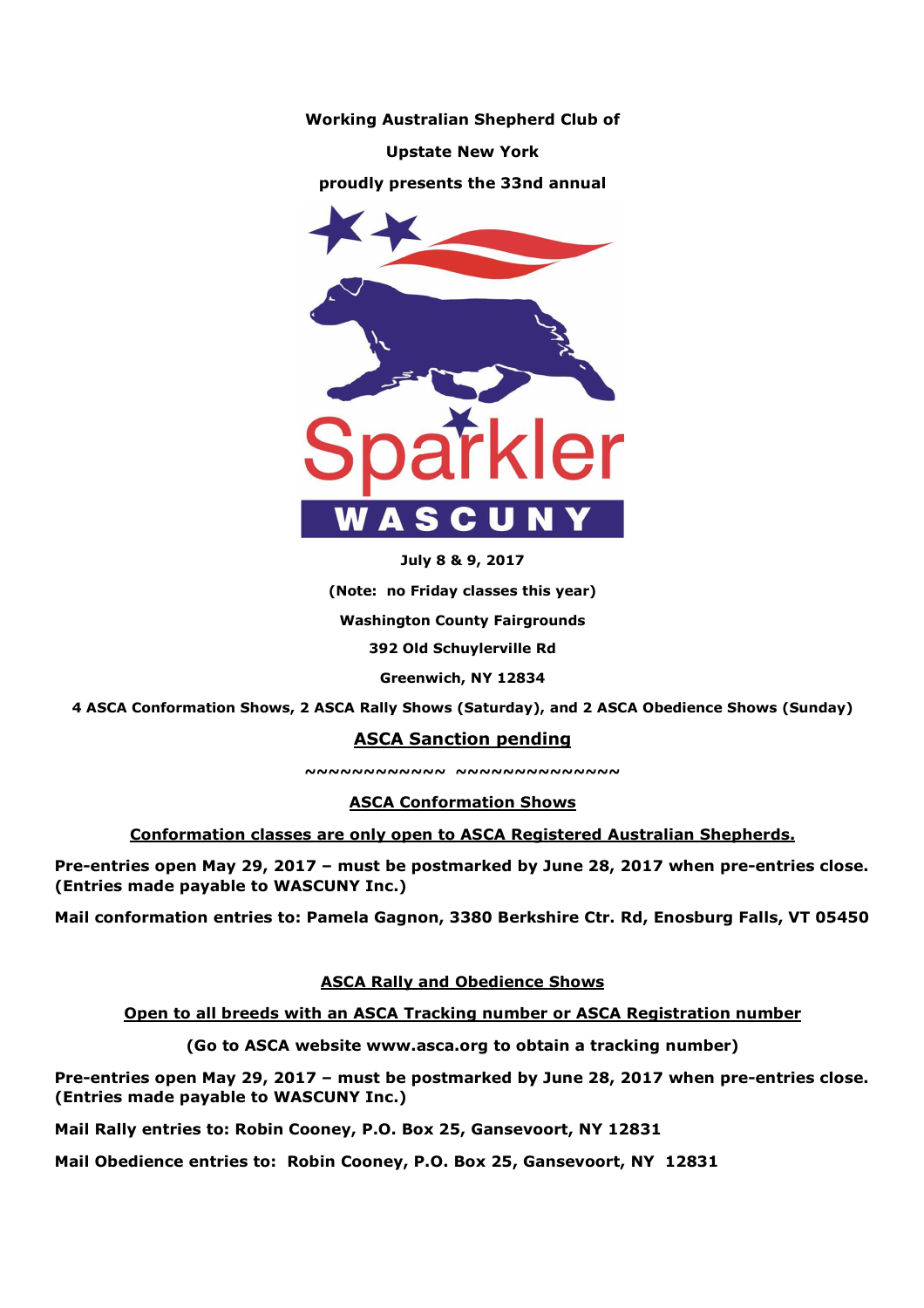**Conformation classes offered are:** 

 **Junior Showmanship, Non-Reg. Puppies, Veterans, Altered, Intact** 

- **Intact and altered classes include 6-9, 9-12, 12-15, 15-18, Novice, Am. Bred, Bred-by Exhibitor, Open Blue Merle, Open Red Merle, Open Black, Open Red, Winners and Best of Breed.**
- **Junior Showmanship includes Pee-Wee, and Sub Jr.**
- **Non-Reg. Puppies (2-4, 4-6 mo)**
- **Veterans (7-9, 9+)**

**Saturday AM show: Keli Gaunt, ASCA Breeder Judge, (CT), all classes Entries taken 7:30 AM – 8:30 AM, show begins at 9 AM Saturday PM show: Janet Kelly, ASCA Senior Breeder Judge, (SC), all classes Entries taken 10:30 AM – 11:30 AM, show begins at 12 noon or ½ hr. after end of AM show Sunday AM show: Jacqueline Rayner, AKC Judge, (NJ) all classes Entries taken 7:30 AM – 8:30 AM, show begins at 9 AM Sunday PM show: Ken Rayner, AKC Judge, (NJ) all classes** 

**Entries taken 10:30 AM – 11:30 AM – show begins at 12 noon or ½ hr after end of AM show** 

| <b>Entry Fees:</b>                                                                      | <u>Pre-Entry</u> | Day of Show |
|-----------------------------------------------------------------------------------------|------------------|-------------|
| <b>Regular Conformation</b>                                                             | \$20             | \$23        |
| Regular Conformation Package Price, PRE-ENTRY ONLY (same dog), ALL FOUR SHOWS - \$75.00 |                  |             |
| <b>Non-Regular Conformation</b>                                                         | \$15             | \$18        |
| <b>Juniors</b>                                                                          | \$5              | \$5         |

**Please use the current ASCA approved entry for conformation, which may be obtained from http://www.asca.org/formsandrulebooks**

**Make checks payable to WASCUNY and mail conformation entries to: Pamela Gagnon, 3380 Berkshire Center Rd., Enosburg Falls, VT 05450** 

#### **Conformation Awards**

**Intact and Altered Classes:** 

**1 st through 4th – flat ribbons. Winners, Reserve Winners, Best of Winners, Best of Opposite, and Best of Breed – rosettes.** 

#### **Non-Regular and Jr. Showmanship:**

**1 st through 4th – flat ribbons. Best of Breed puppy, Best of Opposite puppy, Best of Breed veterans, Best Opposite Sex veterans, Reserve Jr., and Best Junior – rosettes.**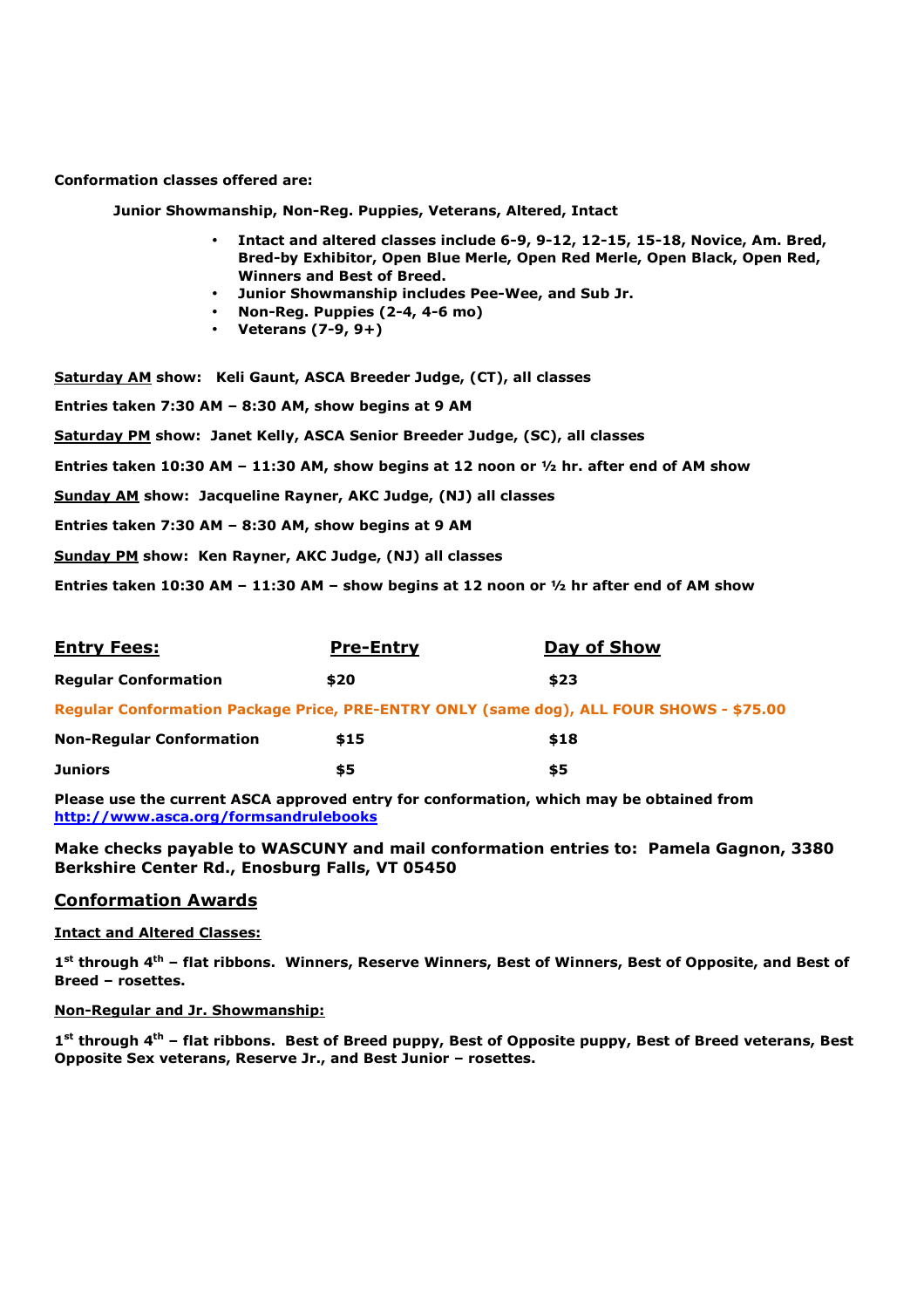# **Rally Information: Saturday, July 8, 2017**

**2 Rally trials – Judge Rachel Brostrom, (MA)** 

**AM Trial starts at 8:30 AM (limit 40 entries) Rally classes order: Masters, Excellent, Advanced, then Novice B/A/C** 

**Second trial begins 1/2 hour after the end of the first trial.** 

## **Obedience Information: Sunday, July 9, 2017**

**2 Obedience trials – Judge Janet Kelly, (SC)** 

**AM Trial starts at 8:30 AM (limit 35 entries) Obedience classes order, Utility B & A, Open CDX B/A, Open ODX B/A, Novice B/A & new (optional titling) Beginner Novice B/A, Grad Novice B/A** 

**Second trial begins ½ hour after the end of the first trial.** 

**NOTE: Novice and Open Obedience Sit & Down Stays will be held BEFORE individual class exercises.** 

**Veteran dogs will show in regular classes and allowed to jump 4" lower.** 

# **ENTRY INFORMATION:**

**Entries open May 29, 2017 Pre-entries close June 28. Day of trial entries will be accepted if entry limit is not reached.** 

**Entry Fees: \$20 each class pre-entry \$23 day of trial (7:30 – 8:15 AM each day)** 

**\$75 for all same dog in all 4 trials (2 rally and 2 obedience) Pre-entry only** 

**All dogs must have proof of registration and rabies certificate available at the trial.** 

**Make checks payable to WASCUNY and mail completed OBEDIENCE entry form and a copy of your dog's ASCA registration to: Robin Cooney, P.O. Box 25, Gansevoort, NY 12831** 

**Make checks payable to WASCUNY and mail completed RALLY entry form and a copy of your dog's ASCA registration to: Robin Cooney, P.O. Box 25, Gansevoort, NY 12831** 

**To enter in obedience or rally, a dog must have an ASCA tracking number of ASCA registration number. Details on obtaining this can be found on the ASCA website (www.asca.org). For an official ASCA Rally or Obedience entry form go to www.asca.org. "Day of" entries will be taken if entry limits are not reached by closing date. "Day of" entries must be presented to trial secretary at least ½ hour before start of the AM trial each day. All Obedience dogs must have an ASCA CD before entering Open and have an ASCA CDX before entering Utility. All Rally dogs must have an ASCA Novice title before entering Advanced, an ASCA Advanced title before entering Excellent and an ASCA Excellent title before entering Masters.** 

**AWARDS: 1st through 4th placement ribbons per class. Green qualifying ribbon for each qualifier. High in Trial will be awarded at each obedience and rally trial from the regular titling classes only. High Scoring Aussie, High Scoring Other Breed, High Combined and High in Trial Junior will be awarded at each trial.** 

#### **ASCA Rules**

 **ASCA Sanctioned obedience trials and rally trials are open to all breeds and mixed breeds eligible for registry with another club (including AKC and AMBOR). Bitches in heat are not allowed to compete. Bitches that come into heat or dogs that become injured before the pre-entry closing date may have their entries refunded pending proof by veterinarian. This is an actual trial and dogs of all breeds are eligible for titles. Dogs with titles or legs in other registries must begin at the novice level in ASCA. Visit the ASCA site for more details. (www.asca.org).**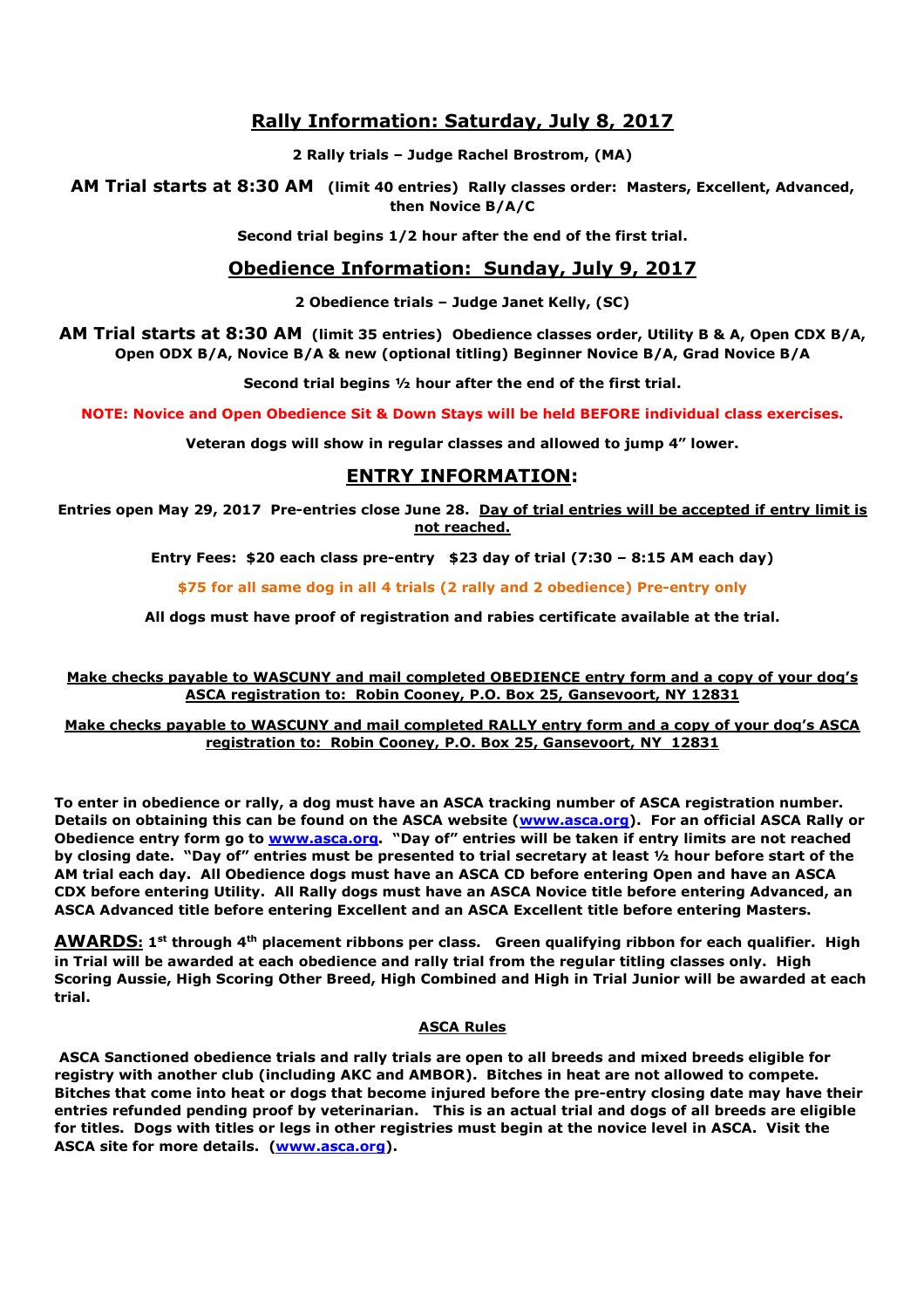**FACILITY INFORMATION: All conformation, obedience and rally classes will be held inside on packed dirt.** 

## **Show grounds will be open to exhibitors Saturday morning at 7 AM for set up. Please pick up after your dog.**

**Grooming space under open cover with electric outlets are available close to the show building; please bring** *heavy-duty* **extension cords to prevent loss of power.** 

#### **Camping**

**Camping is available on site, in close proximity to show building, \$10-electric only per night or \$15 –full hook-up per night, payable to the Washington County Fair, Inc.** 

**\*\*Show grounds will be available to exhibitors Friday afternoon for camping site set-up. Please be sure you have filled out a reservation slip (attached) and make check payable to Washington County Fairgrounds. \*\*** 

 **Please pick up after your dog, and police your grooming space and camping site for dog hair. All trash should be placed in trash barrels at various locations near camping and the show building.** 

## **General Information for Conformation, Rally and Obedience Exhibitors**

**These shows and trials will be held under the current rules and regulations of the Australian Shepherd Club of America. No entry shall be accepted from a dog or handler disqualified from the ASCA Conformation program: a dog or handler disqualified from all ASCA programs, or a person not in good standing with ASCA. Entry fees will not be refunded in the case a dog is absent, disqualified, excused, or barred from competition by action of the show committee. No entry fee will be refunded if the show cannot be opened or completed by reasons of riots, civil disturbances, fires, acts of God or public emergency.** 

#### **Medical care:**

**Northway Animal Emergency Clinic, 35 Fawn Rd. , Gansevoort NY 12831, 518-692-2227, 24 Hr. care.** 

**Capital District Veterinary Emergency Clinic, 222 Troy-Schenectady Rd., Latham, NY 518-785-1094, 24 Hr. care.** 

#### **LODGING**

**Red Roof Inn, 188 Wolf Rd., Albany NY 12205 Airport shuttle, near Colonie Center Mall, Cheesecake Factory, BF Changs, Olive Garden, Red Lobster, etc. 518-459-1971** 

**Red Roof Inn, 41 Old Route 146, Clifton Park NY 12065, 518-373-0222** 

**Super 8, 191 Corinth Rd, I-87 Exit 18, Queensbury NY , 1-800-382-0484** 

**Peace Be Still, Rt. 22 Cambridge NY, 518-677-5524** 

**Old Saratoga Motor Inn, 177 Broad St, Schuylerville NY 12871, 518-695-9997/800-990-9940** 

**Adirondack Inn, 230 West Ave, Saratoga NY 12866, 518-584-3510** 

**Comfort Inn, 17 Old Gick Rd, Saratoga NY, 518-687-6244** 

**Please confirm their dog-friendly policy when you call, please be courteous and pick up after your dogs.** 

**Food – Food vendor, "On A Roll" will be on the fairgrounds** 

**Subway, Chinese, Dunkin Donuts, Pizza and a Grocery Store (Hannaford) are nearby.**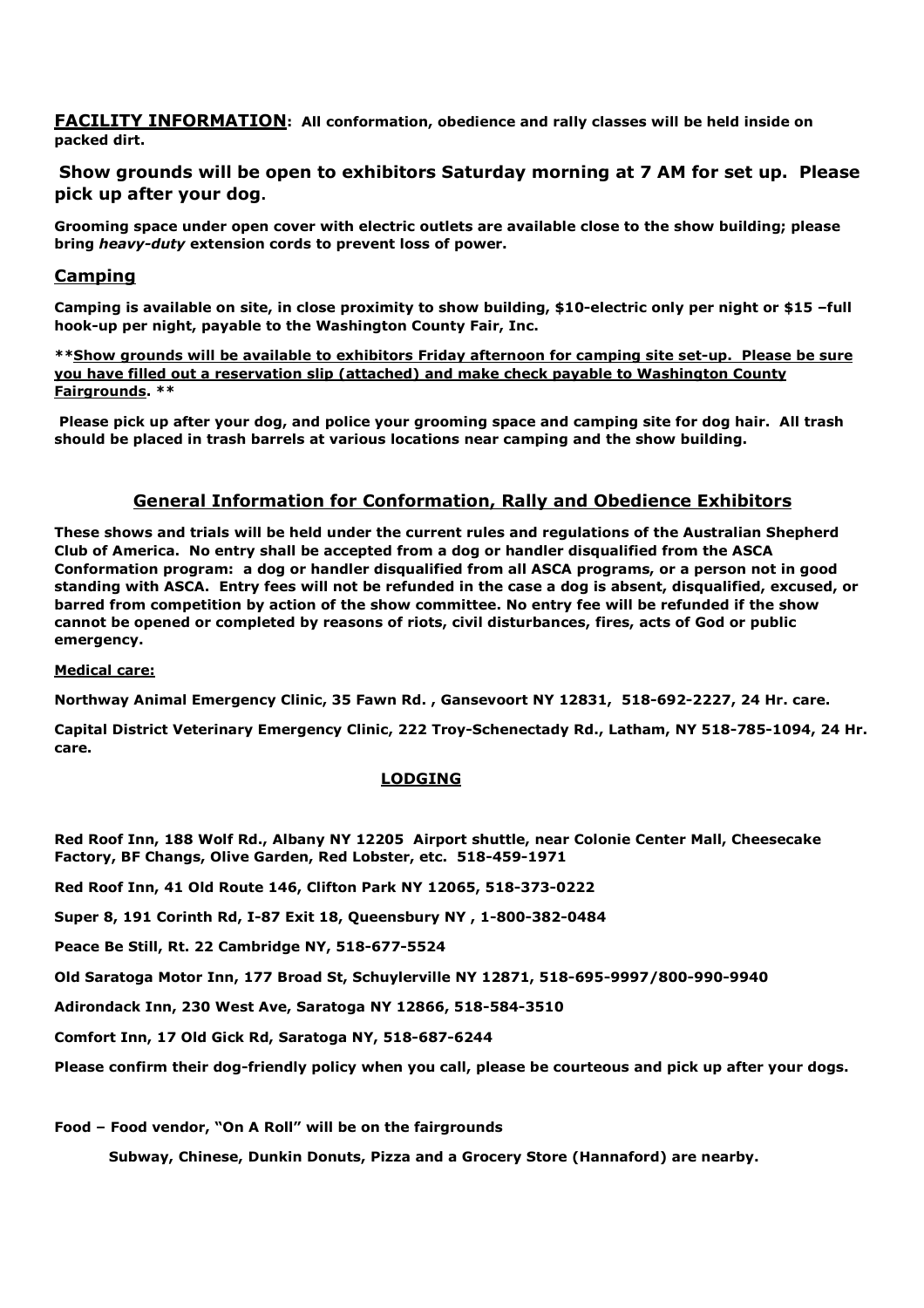#### **Show Committee:**

**Show Chair/Trial Secretary – Pamela Gagnon (pamme@maivt.com,) 802-933-5710 Conformation Show Secretary – Pamela Gagnon (pamme@maivt.com,) 802-933-5710 Obedience Show Secretary –Robin Cooney (dcooney3@roadrunner.com) 518-812-0201 Rally Show Secretary - Debra St. Jacques, (beauwdbear@gmail.com) Ribbon Chair – Pamme Gagnon (pamme@maivt.com) 802-933-5710** 

## **Directions to Trial Site:**

**From North and South – Take I-87 (Adirondack Northway) to Exit 14. Follow signs for Schuylerville and Route 29 East. Take Route 29 East through Schuylerville, across the Hudson River and up the hill. Fairgrounds is on the left.** 

**From Western NY – Take I-90 East (NYS Thruway) to Exit 24 (Albany). Take I-87 North (Adirondack Northway) to Exit 14. Follow signs for Schuylerville and Route 29 East. Take Route 29 East through Schuylerville, across the Hudson River and up the hill. Fairgrounds is on the left.** 

**From East- Take the MASS Turnpike to NYS Thruway. Take NYS Thruway to Exit B1 (Albany) Follow I-90 to exit 7 (I-787 North). Follow I-787 North to exit 7. Follow Route 7 West to intersection of I-87 North (Adirondack Northway) to Exit 14. Follow signs for Schuylerville and Route 29 East. Take Route 29 East through Schuylerville, across the Hudson River and up the hill. Fairgrounds is on the left.**